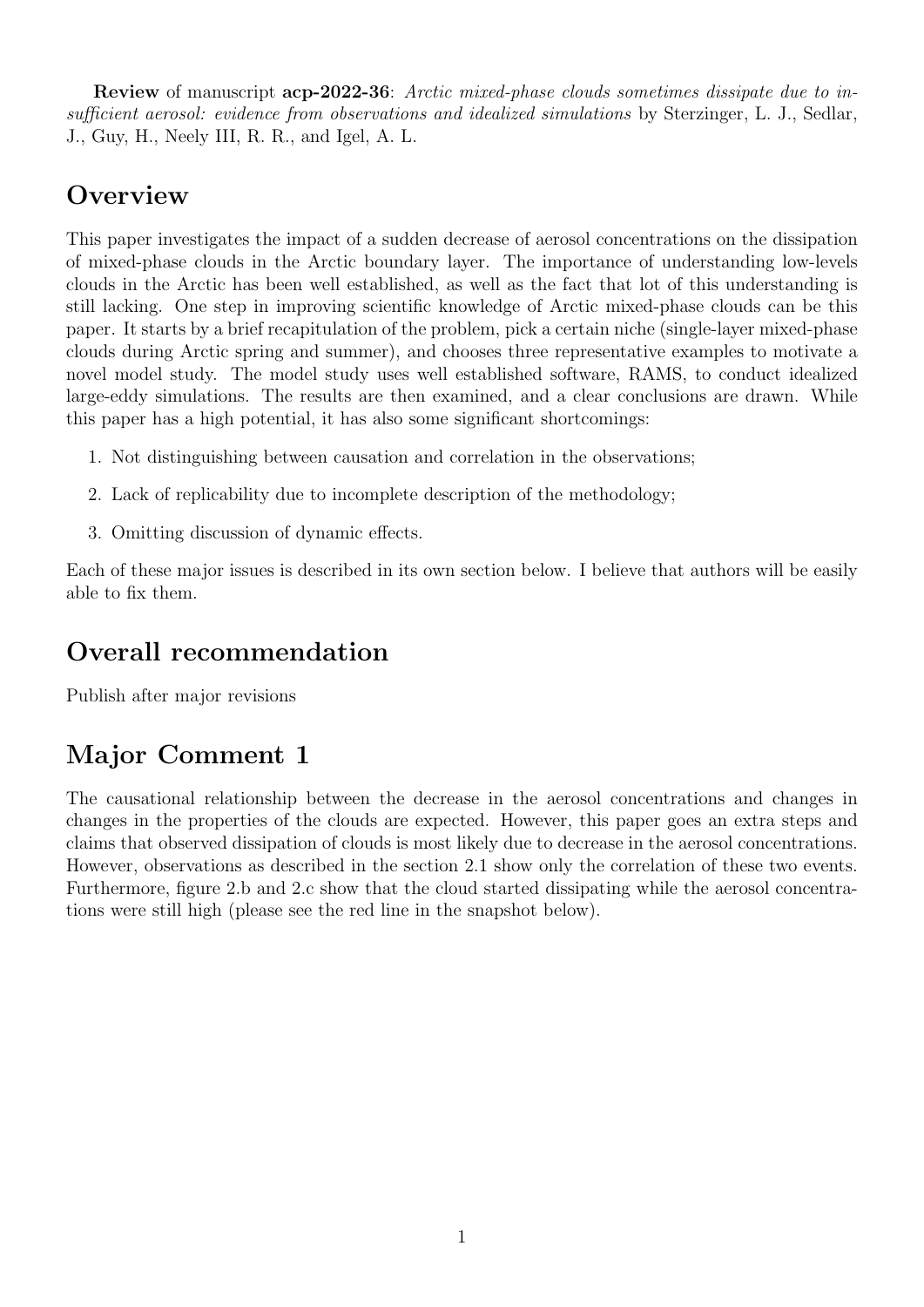

Therefore, it is possible that the the causation could work the other way around: increased precipitation could possibly scavenge aerosols from the lower part of the boundary layer. Or it is also possible that both changes are caused by an advection of slightly different air mass. Unfortunately, I do not see this addressed discussed in the paper.

Furthermore, it leads to slightly misleading part of the title: "evidence from observations and idealized simulations". What we currently see in the paper is "evidence from idealized simulations motivated by observations."

### Major Comment 2

The section "2.3 Experimental setup" is well written, yet clearly incomplete, which means that the study is in the current form not replicable.

The following properties of the setup of simulations are missing:

- radiation scheme: which radiation scheme is used? Is it coupled to the microphysics?
- surface conditions: considering that most of the simulations are during the day, the surface albedo might play a role. But its setting is not described.
- wind velocity: what is the initial profile of wind velocity, and is it derived from observations, or the reanalysis?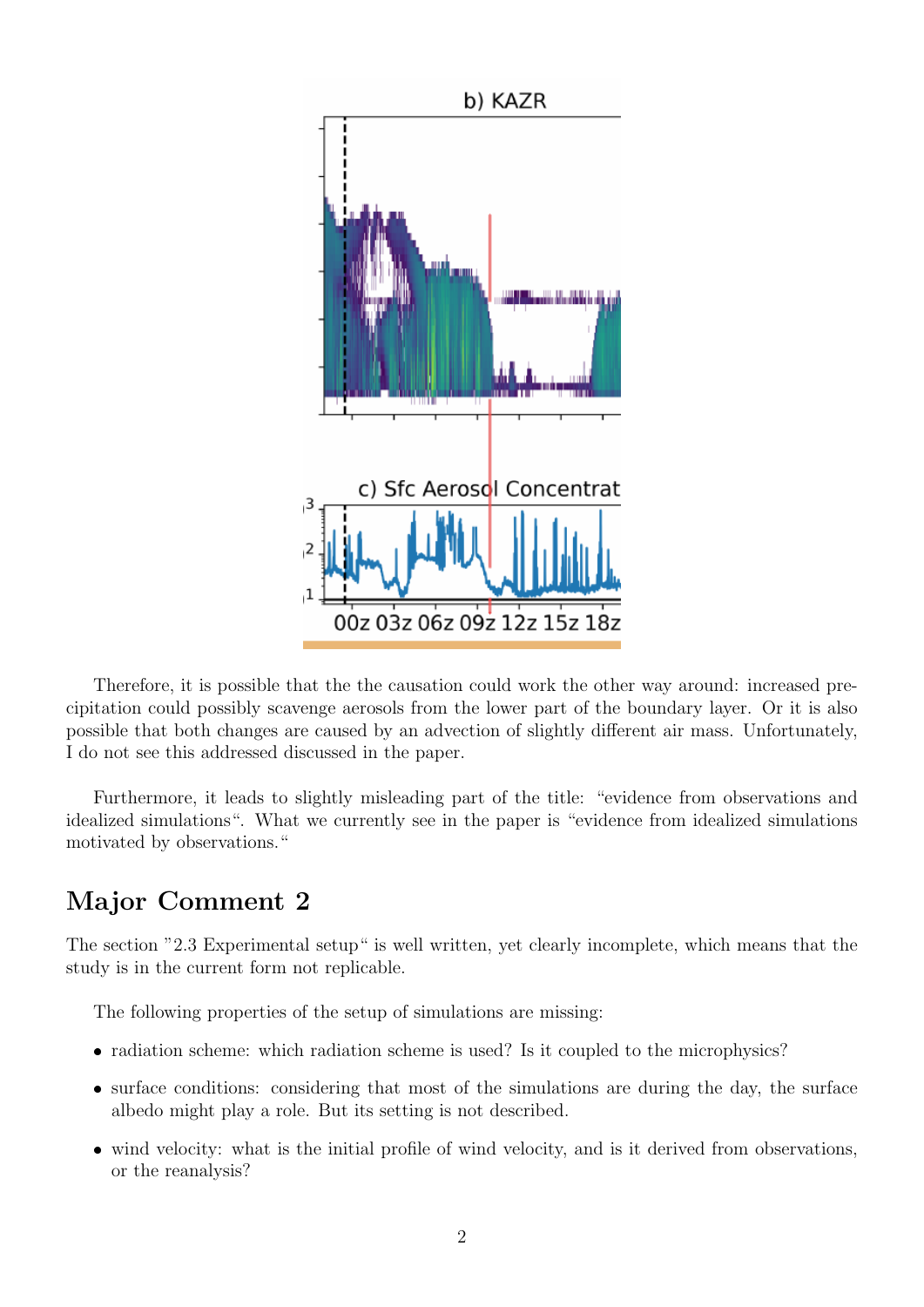- meso-scale forcing: is the initial wind velocity maintained?
- upper boundary conditions: Do you use the Gravity wave radiation condition (Klemp and Durran, 1983), or something else?

Speaking further about the replicability, I was not able to find the case setups in any of the online repositories linked in the data statement. The case setup files are either missing, or are well hidden in somewhere deep within the directory tree. I would like to ask the authors to fix that as well before the submission of the review manuscript.

# Major Comment 3

The paper omits discussing the dynamic effects of the boundary layer, and whether they are represented in the model.

- Dynamic effect in general: the cloud dissipation in OLI and SMT could be affected by wind shear driven entrainment. Unfortunately the data in the online repository do not show the wind velocity data, and the simulation setup is unclear (see last paragraph of Major Comment 2).
- Dynamic effect in general II: How much does the increased precipitation effect the surface fluxes? (see Major Comment 2)
- Dynamic in the model: The *temperature nudging* is usually applied above the boundary layer. However here it is applied withing the boundary layer, which could be a serious issue. The whole cloud dissipation could be caused by the sudden removal of the cloud. Have you performed a sensitivity test for that? Have you also checked how it affects model spin-up?
- Dynamic limitations of the model: When the clouds disappear and some of the model levels remain supersaturated, is the dynamic core of the simulation still working correctly?

# Minor Comments

line 99: "ASL"

The abbreviation ASL should be defined. The default meaning of ASL is "Atmospheric Sciences Laboratory" or "American Sign Language".

Figure 2:

The panels b, c, and d are very small. Expanding them the figure on the full width of the page would help.

Figure 2, panel c:

- missing label of the axis y.
- related to the point above, is there a specific meaning for "z" in  $00z$ ,  $03z$ ,  $09z$ , or is it just a formatting issue?

Figure 2, panel d: Adding longitude and latitude to axis would be nice, or at least adding some other geographical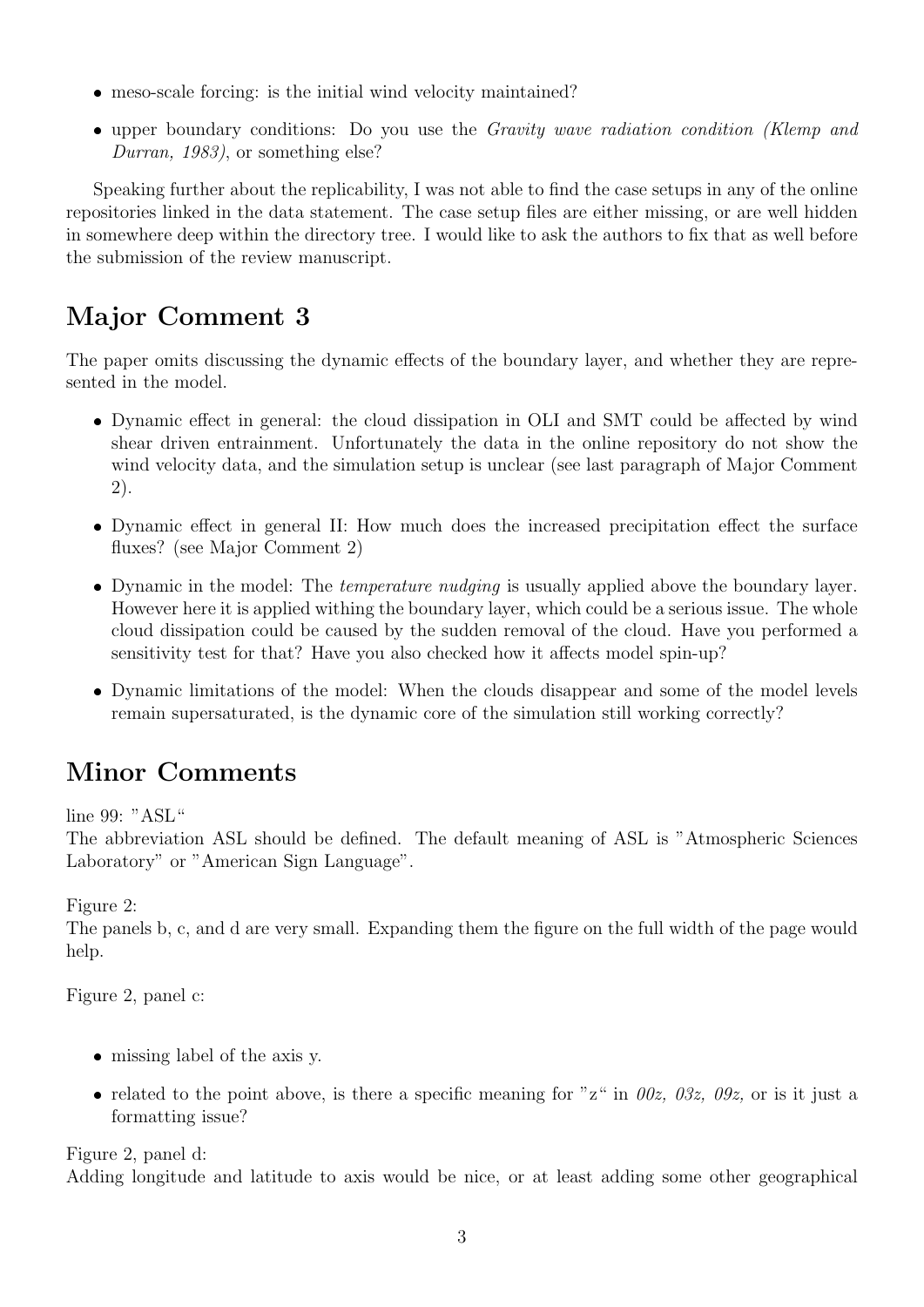coordinates.

Line 109: "(CPC) (measuring particles 10-3000  $\mu$ m" Did the instrument only measure particles larger than 10 micrometer? That would mean that wast majority of aerosols was not recorded. Or do you mean "nm"?

Figure 3: Same issues as Figure 2

Figure 3.a: The potential temperature profile is missing, only relative humidity is shown. Please add it to the plot.

Figure 4: Same issues as Figure 2

Line 153: there is a dry layer at 400 m. The panel 3.a shows only a very minor decrease in humidity.

Line 177: "... aggregates, snow, hail, and graupel" Are aggregates a separate category from snow?

Lines 178–179: The list of the microphysical processes is slightly confusing.

• It seems that *sublimation* is missing

Figure 5:

Considering that three cases are compared with respect how fast the clouds dissipate, it would make more sense to show figures under each other.

Line 237–238: "all further discussion will be discussed" It would be better to write "all features will be further discussed..." or "all events will be further discussed"

Figure 7, panel a:

The legend is confusing. The caption of the figure does not explain any of the terms there. Therefore reader can't know

- what is the difference between "Rain" and "Precip",
- what is the line "Cloud".

#### Figure 7, panel b:

The legend is confusing here as well. The caption of the figure does not explain any of the terms. It seems that deposition is not considered in the ice budget and instead "Cond" is.

Figure 8: Same as figure 7